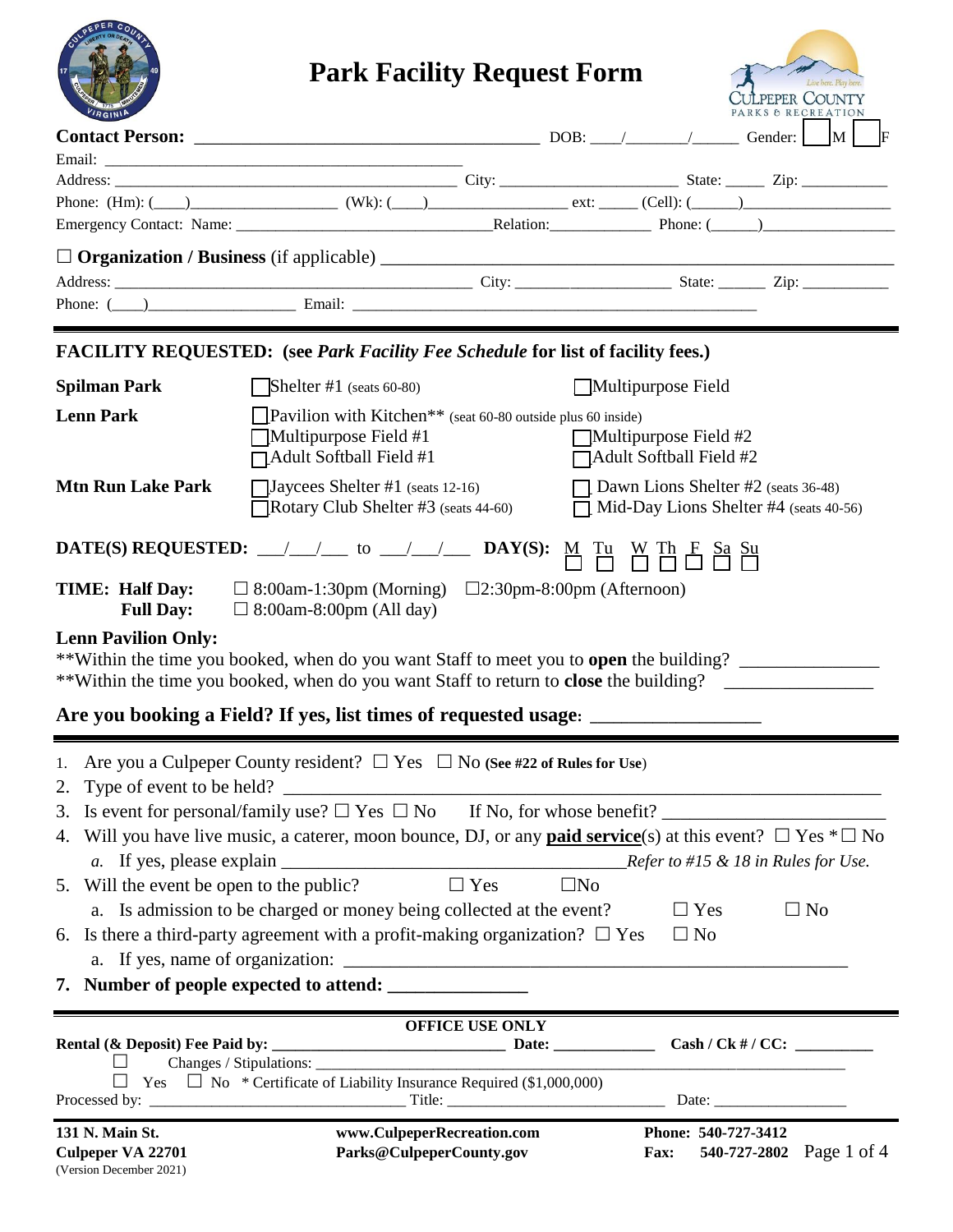# **CULPEPER COUNTY PARKS & RECREATION FACILITY AND FIELDS Rules for Use**

*Unless otherwise stated, all reservations must be completed a minimum of 30 days in advance. Culpeper County Department of Parks and Recreation reserves the right to cancel any activity at any time. Cancellations by any other entity (or person) should be made as soon as possible so that others may use the facility or field. Cancellations made less than 45 days prior to the reserved event are not timely, and shall result in the forfeiture of all deposits and/or fees paid in acquiring the permit for the event. (Events cancelled on event-day due to severe weather conditions may receive additional consideration.)*

*Non-compliance with any these rules or applicable term or condition of use may result in the revocation of any permit issued and denial of future applications for use of a County facility or field.*

# **\*\*\*\*PLEASE READ CAREFULLY\*\*\*\***

- 1) All sponsors<sup>1</sup> and participants must adhere to the applicable rules, regulations and ordinances of Culpeper County ("County").
- 2) **All Set-up and Clean-up times are included in the Sponsor's reservation times**. Access to the facility prior to or after approved reservation times will result in additional fees.
- 3) Pavilion or Shelter reservations are made on either half-day (8:00am-1:30pm or 2:30pm-8:00pm) or Full Day (8:00am-8:00pm). 1:30-2:30pm is reserved for the cleaning / sanitizing the building. Reservations requesting usage of the 1:30pm-2:30pm time frame will be reserved at the full day rate.
- 4) All signage/decorations must be affixed by non-damaging tape only and removed at the end of the sponsor's reservation time.
- 5) No rice, glitter, confetti, sparklers, or similar material shall be used or thrown inside or outside a reserved facility. (In lieu of these prohibited materials, a sponsor may utilize birdseed and bubbles but only on the outside of a facility.)
- 6) No flammable liquids or materials shall be used without prior written approval by the County of Culpeper Parks and Recreation Director or designee (hereinafter "Director").
- 7) No open flames are allowed within any park structure (inside the activity room or under a park shelter), with the exception of Sterno canned fuel burners and candles (other than birthday candles, lighted candles must be covered with globes).
- 8) Charcoal grills are provided at the Pavilion & Shelter. These are available for the sponsor's usage. Sponsor must provide charcoal and must ensure that all coals are fully extinguished (by dousing with water) prior to leaving.
- 9) A fire pit is available at the Lenn Park Pavilion and a fireplace / grill is available at Mountain Run Lake Park's Jaycees Shelter #1 for the sponsor's usage. Sponsor must provide wood as no collection of wood is allow on park property. Any damage to surrounding trees or plant life will be in violation of County Ordinance, Chapter 10-B and shall be a considered a Class 1 misdemeanor. Sponsor should supervise fire pit at all times during usage and must ensure that all coals are fully extinguished (by dousing with water) prior to leaving.
- 10) Sponsor may bring their own propane or charcoal grills, in good condition, to be used at either a Picnic Pavilion or Picnic Shelter. Small grills may not be placed on any department provided tables.
- 11) No smoking, alcoholic beverages or controlled substances are permitted anywhere within the Park.
- 12) At the end of its reserved time, a sponsor must leave the facility clean and orderly (refer to '*Clean and Orderly Expectations'*). Clean and orderly shall include, but not be limited to, having removed all decorations utilized for the event, and ensuring that all trash is placed in trash cans. For Parks with dumpsters on site (Lenn, Culpeper Sports Complex, & Spilman) sponsor will ensure that all trash cans in and immediately around the facility are emptied and deposit all trash and litter in trash dumpster provided at the facility. (Should trash dumpster be full, trash shall be neatly

 $\overline{a}$ 

<sup>&</sup>lt;sup>1</sup> The term sponsor shall be used to identify any organization or person applying to utilize a County field or facility, and shall be inclusive of its duly elected officer or appointed representative who executes receipt of this form.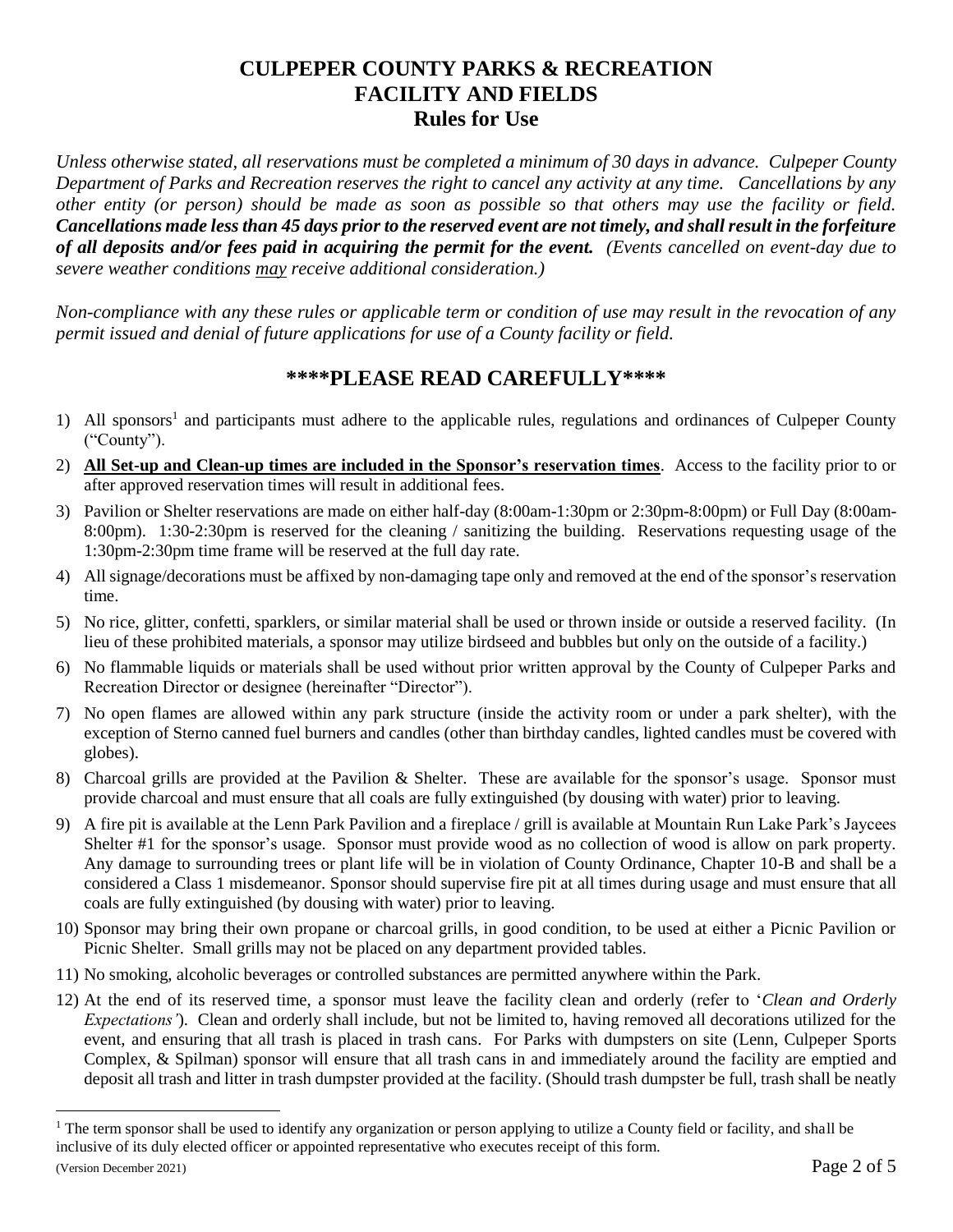# **CULPEPER COUNTY PARKS & RECREATION FACILITY AND FIELDS**

**Rules for Use**

bagged and placed in the trash cans next to the full dumpster.) Each sponsor, without regard as to whether it was required to pay a deposit, agrees to be financially responsible for the payment of any cleaning fees and costs incurred by the County to clean a facility that was not left clean and orderly. A sponsor who was required to submit a deposit agrees that its deposit may be used to offset these costs.

- 13) No sponsor or participant may damage public property. Damage beyond normal wear and tear may result in the forfeiture of any deposit paid, may result in the invoicing of any damages cost, may result in civil collection action and/or litigation against you, and may also result in criminal charges should such damage appear to be the result of intentional conduct.
- 14) No private vehicles are permitted in or shall be parked on any area other than those designated parking areas.
- 15) Any food/drink concessionaire or caterer utilized shall operate in compliance with Culpeper County Health Department regulations, and shall possess the proper permit(s), if any, from the Culpeper County Health Department. Any applicant wishing to use a private caterer or concessionaire for any event must provide the business name on the application. Any applicant using a paid vendor such as a concessionaire(s), caterer(s), DJ service, moon bounce company, etc. is required to provide the Department with a Certificate of Liability Insurance from said vendor in the amount of one million dollars (\$1,000,000.00) **naming the County of Culpeper, 302 N. Main St, Culpeper, VA. 22701 as an** *Additional Insured* to the policy, a minimum of 5 business days to receive final approval of the application.
- 16) No money or admission fees shall be collected on the premises at any time without prior approval by the Director.
- 17) The number of people in the facility and its rooms shall not exceed established and posted capacities or designee.
- 18) Live music or DJ's are prohibited without prior written approval by the County of Culpeper Parks and Recreation Director or designee.
- 19) All vendors and contractors who provide equipment or services for a rental must be approved in writing and in advance by the Director or designee and may be required to provide a certificate of liability insurance. (see #15 above)
- 20) Set up of a moon bounce or other amusement device requires a 'Special Event Amusement Device Permit' to be obtained through the Culpeper County Building Department and moon bounce requires its own generator and a certificate of liability insurance (see #15 above).
- 21) Pet owners must pick up and dispose of their pet's feces. Feces must be securely enclosed in a bag or other wrapping prior to disposal in the trash receptacles provided on site. Pets must be kept on a leash no longer than six feet long, and remain under the control of their handler at all times.
- 22) To provide "Residency" fees, the County reserves the right to require the applicant to provide two (2) documents to verify residency in Culpeper County. These documents must be from the following list of accepted verification: DMV issued Driver's License / Photo Identification; Previous Year "Real" Tax or "Personal Property" Tax Documentation; Voter Registration Card; Utility bill with physical address.

#### **Additional Terms for Mountain Run Lake Park Rentals**

23) Any fishing or boating at Mountain Run Lake requires additional permits that must be obtained from the Town of Culpeper, 400 South Main Street, Culpeper, VA. 540-829-8220.

#### **Additional Terms for Lenn Park Pavilion Rentals**

24) The County reserves the right to arrange for a park monitor to provide access to the site, or in the alternative, it may be arranged for the key or code to access the pavilion, which may be picked up or obtained one (1) business day prior to scheduled rental (between  $8:00$ am –  $4:00$ pm) and must be returned within one (1) business day of scheduled rental (between 8:00am – 4:00pm), unless other arrangements are made in advance. Failure to return a key within the designated time frame will result in the invoicing of any re-keying cost and/or may result in civil collection action and/or litigation against you. If the sponsor loses the key, or fails to return it for any reason, the sponsor will be responsible for the cost of re-keying the entire building  $-$  a cost estimated at approximately \$1,000.00.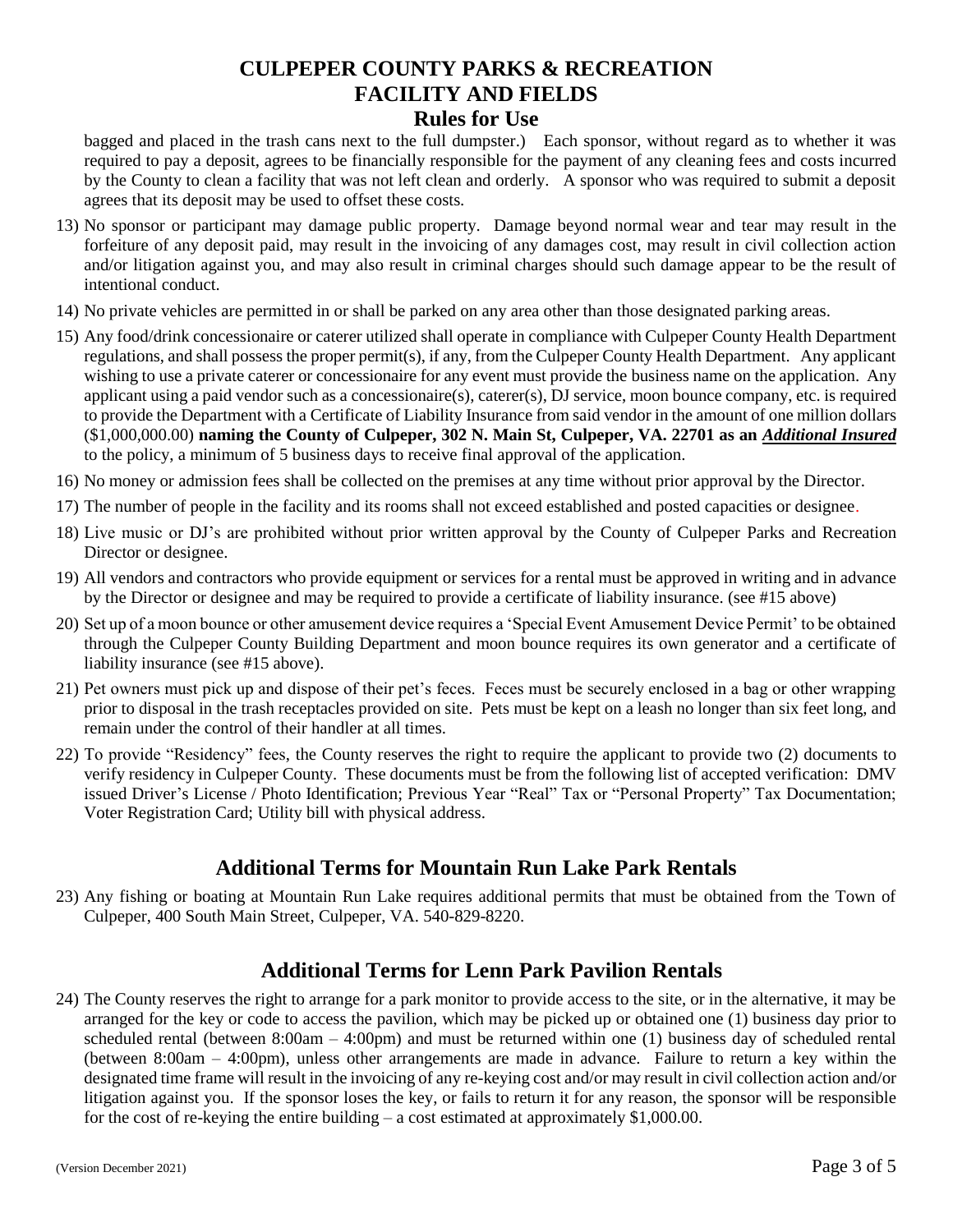### **CULPEPER COUNTY PARKS & RECREATION FACILITY AND FIELDS Rules for Use**

- 25) Sponsors access to the Activity Room must be **within** the designated rental hours. For Morning or All-Day rentals 8:00am is the earliest access to the building. For Afternoon rentals – 2:30pm is the earliest access to the building. CCPRD Staff will provide access to the building at the time requested on the permit. Only the Sponsor (person who's name is on the permit) will be given access to the building. If the sponsor wishes someone else to be authorized to meet CCPRD Staff to open the building, this must be sent to the Department in writing to [Parks@CulpeperCounty.gov](mailto:Parks@CulpeperCounty.gov) a minimum of 2 business days prior to approved rental.
- 26) CCPRD Staff will return to inspect and close the building at the designated closing time requested on the permit.
- 27) Up to sixty (60) chairs, six (6) 6-foot and two (2) 8-foot folding tables are provided with your rental. Additional chairs and tables may be separately rented from an outside vendor, at the sponsor's own cost (see #19 above).
- 28) Four 6' tables and 16 chairs will be set up in the Activity Room upon sponsor's arrival. You may move these around, set up more tables & chairs, or take down tables & chairs as needed. All tables & chairs must be wiped down with provided cleaner before returning to original locations. When you leave the building, tables and chairs must be re-set as you found them on your arrival.
- 29) Department provided plastic folding tables and chairs may not be moved from the pavilion area and may not be used on grass or gravel surfaces. Department provided wooden picnic tables may be used on grass and/or gravel surfaces in the immediate area around the pavilion. All tables and chairs must be returned to their original locations prior to the sponsor vacating the facility. A penalty and additional cleaning fee will be assessed to the sponsor in the event the facility's tables and chairs are used for purposes other than their stated use or in locations other than stated above.
- 30) A noticeable odor may be detected upon occasion due to sulfur in the well water.
- 31) The Activity Room temperature controls will be set at 73 degrees Fahrenheit.
- 32) Trash cans, push broom, and dust pan will be provided with your rental.
- 33) No pan or deep frying is allowed.
- 34) The event sponsor will supply plastic, vinyl or cloth table coverings to protect all dining and serving tables.

I, as an individual or as a duly elected or appointed representative of the referenced (below) organization, do hereby certify that I am authorized to sign this document and to agree to the terms of use and conditions as set forth herein.

I further certify that the organization I represent agrees to be financially and legally bound by the conditions of use, and also agrees to protect, indemnify, and defend and hold harmless the County of Culpeper, the Culpeper County Board of Supervisors, and the Culpeper County Parks and Recreation Department, its officers and employees from any and all claims, liabilities, damages and/or costs and fees, including professional fees, directly or indirectly related to the use of the premises utilized by my organization or any of its invitees or guests.

#### **I certify that prior to signing this document; I have read and understand these rules of use and conditions**.

I understand that my organization or I may be required to provide a certificate of liability insurance; and, if required, facility approval WILL NOT BE GRANTED until said certificate is received.

I have the authority to sign this application on behalf of my group or organization.

| <b>Print Name</b>           | Signature | Date |
|-----------------------------|-----------|------|
|                             |           |      |
|                             |           |      |
| Organization Contact Email: |           |      |